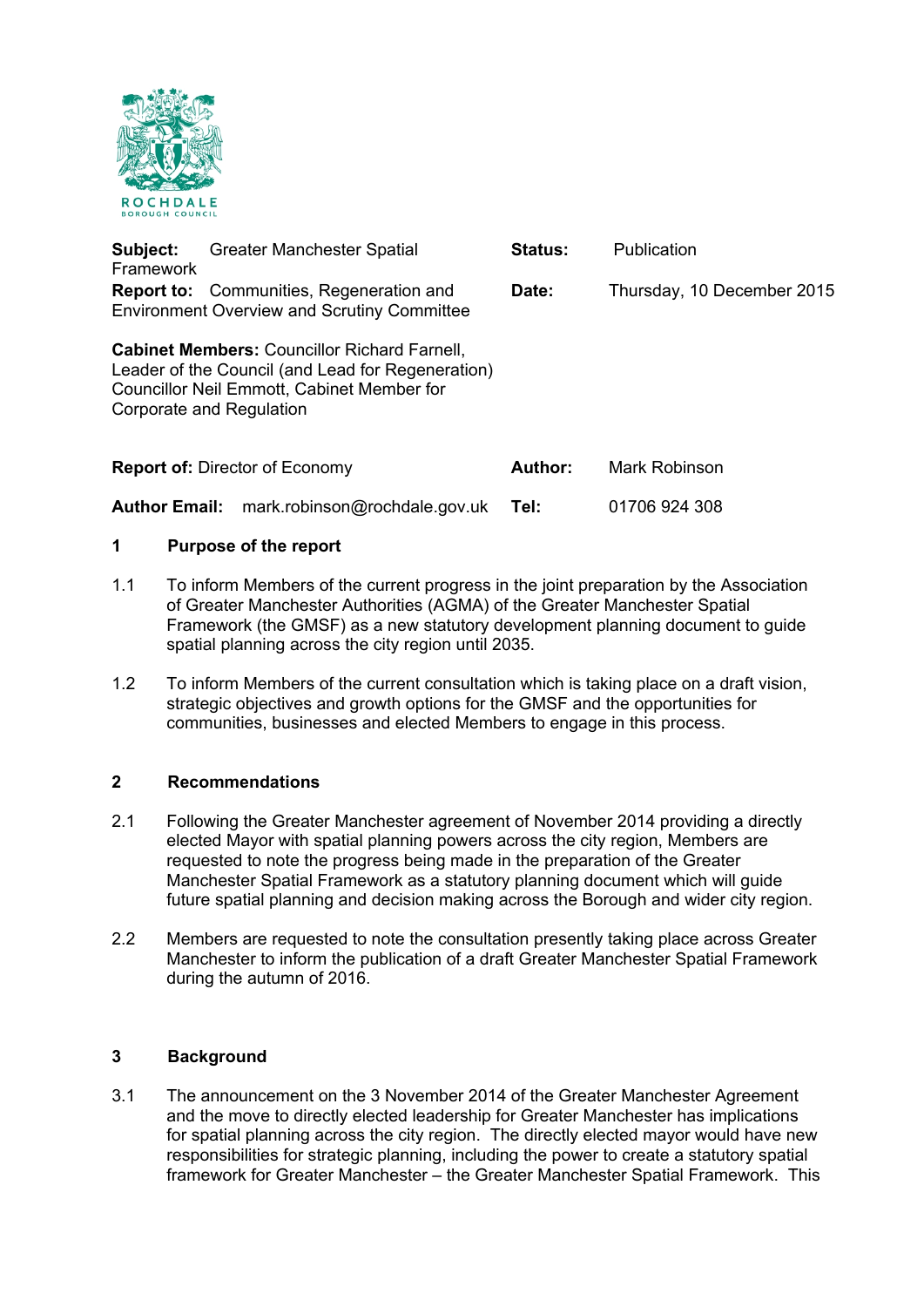will act as *"the framework for managing planning across Greater Manchester and will need to be approved by unanimous vote of the Mayor's cabinet."* The GM Council's would be consulted at key stages of the preparation of this document. Legislation is required to enable these changes. It is anticipated that the first city region Mayoral election will take place in early 2017.

3.2 In support of this work, Full Council and Cabinet agreed at their meetings of 21<sup>st</sup> January and 2<sup>nd</sup> February 2015 respectively to delegate the preparation of the GM Spatial Framework to the AGMA Executive Board. AGMA has recently commenced an initial stage of consultation on the preparation of the GM Spatial Framework. This consultation, which is based on the most up to date estimates of population growth and market forecasts, seeks views on the vision for the document, a set of strategic objectives and the scale and distribution of growth to be planned for across Greater Manchester to meet our economic growth ambitions for the city region.

# **What is the Greater Manchester Spatial Framework (GMSF)?**

- 3.3 The GMSF will enable the GM Districts to take an informed, integrated approach to spatial planning across the conurbation, based on a clear understanding of the role of our places and the connections between them. It will provide a framework to manage the supply of land across Greater Manchester to deliver sustainable growth over a 20 year period to meet our population growth, ensuring GM is able to meet current and emerging occupier demand to support a market facing strategy for housing and employment growth.
- 3.4 The GMSF will as a minimum:
	- Determine the amount and distribution of land which will be needed for new homes and employment development over the next 20 years, as well as identify broad locations or areas for development across Greater Manchester
	- Identify infrastructure (such as transport links and community facilities) required to support development in those locations
	- Identify ways that we can protect the city-region's green space alongside development so that we develop great places where people want to live, work and visit.
	- Ensure that all Districts share the benefits of economic growth

### **What is the Strategic Options Consultation?**

- 3.5 The Strategic Options document sets out:
	- A draft vision and ambition for Greater Manchester;
	- Outlines a strategic approach and objectives;
	- A range of growth options; and
	- A number of supporting background papers:
		- o Area of Assessment
		- o Economic Development Needs Assessment
		- o Objectively Assessed Housing Need
		- o Infrastructure and Environment
		- o Integrated Assessment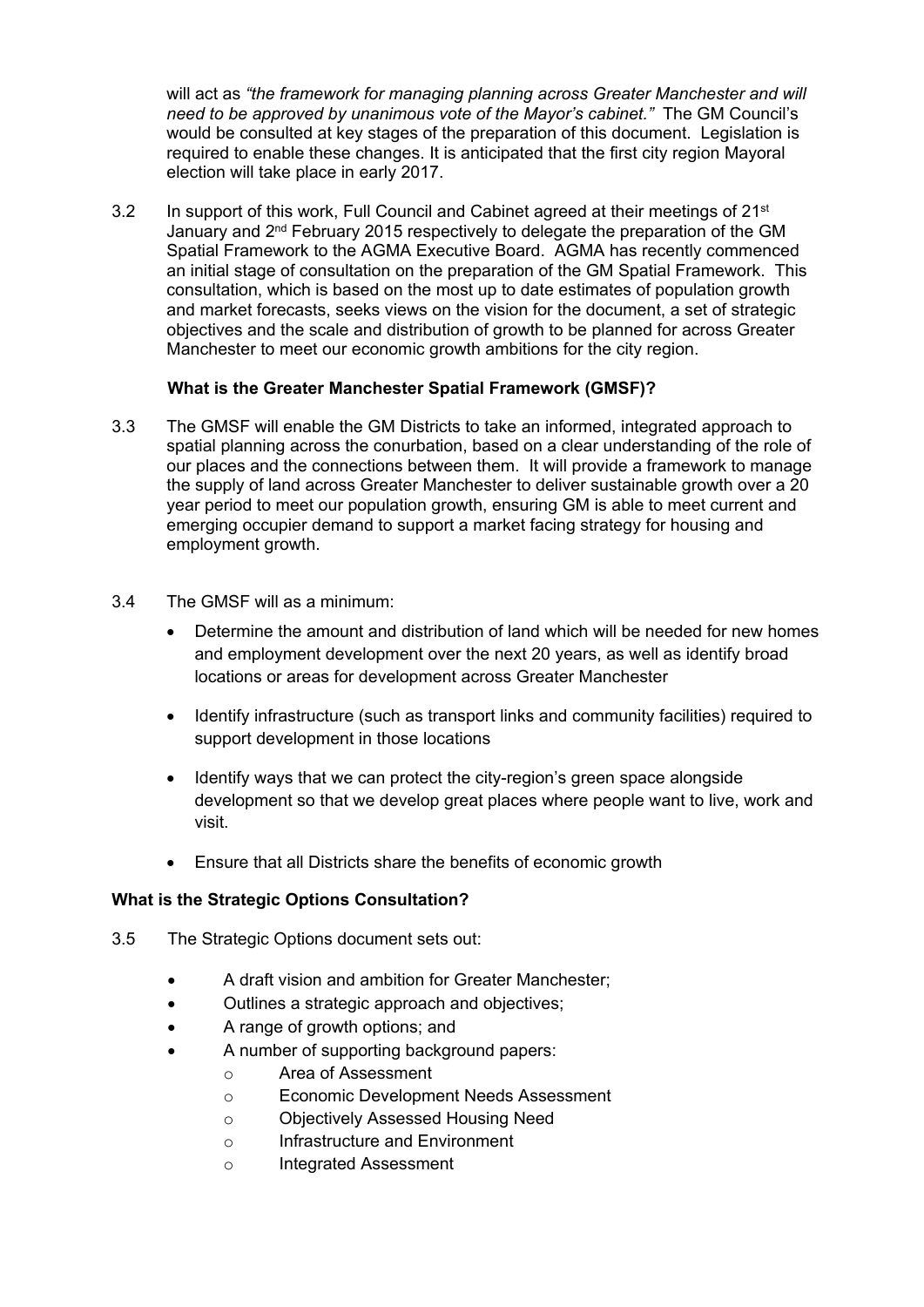3.6 Whilst this consultation is being led by AGMA, the Council has a facilitation role and has also consulted those parties registered on its planning policy consultation database. The consultation document includes a series of questions to act as a prompt for the areas Members and other interested parties may wish to comment upon. The consultation will run from the 9<sup>th</sup> November until 11th January 2016. Running alongside the consultation is a Greater Manchester 'Call for Sites' exercise to identify suitable sites for development recognising that there will be a need for additional sites to be identified to fill any shortfall in land supply.

## **Scale of employment and housing growth to be planned within the GMSF?**

- 3.7 One of the most important decisions that the GMSF will make relates to the overall scale of growth that should be planned for across GM for the period up to 2035. This will directly influence the amount of new housing and employment floor space that will need to be accommodated across GM and within each of its ten districts. This will need to balance a wide range of economic, social and environmental objectives, so that Greater Manchester has a genuinely 'sustainable' future in every sense of the word.
- 3.8 The various pieces of evidence base produced to inform the GMSF Strategic Options document identify three options which cover a broad range of future growth levels. These are:

| <b>Option 1</b>              | <b>Option 2</b>             | <b>Option 3</b>               |
|------------------------------|-----------------------------|-------------------------------|
| 152,800 net additional       | 217,350 net additional      | 336,000 net additional        |
| dwellings / 7,300 per annum  | dwellings / 10,350 per      | dwellings / 16,000 per        |
|                              | annum                       | annum                         |
| 2,526,000sqm of new          | 3,452,000sqm of new         | 4,050,000sqm of new           |
| industrial and warehousing   | industrial and warehousing  | industrial and warehousing    |
| floorspace / 120,300sqm per  | floorspace / 164,400sqm per | floorspace / 192,900sqm per   |
| annum                        | annum                       | annum                         |
|                              |                             |                               |
| 2,573,300sqm of new office   | 2,399,000sqm of new office  | 2,725,000sqm of new office    |
| floorspace / 122,500sqm per  | floorspace / 114,200sqm per | floorspace / 129,800sqm per   |
| annum                        | annum                       | annum                         |
| Significantly lower level of | Sufficient sites to         | Very challenging. Requires    |
| development than is          | accommodate office          | the release of large areas of |
| necessary to meet identified | development required.       | land outside the urban area.  |
| need. Would constrain the    | Significant shortfall in    |                               |
| level of economic growth     | housing and industry /      |                               |
| however no additional sites  | warehousing - resulting in  |                               |
| required.                    | need for additional sites.  |                               |

- 3.9 The consultation report concludes that, across Greater Manchester, we should be planning for the delivery of option 2 over the period 2014-2035, referred to as the 'objectively assessed need':
	- 217,350 net additional dwellings, which equates to an average of 10,350 net additional dwellings per annum;
	- 3,452,000sqm of new industrial and warehousing floor space, which equates to an average of just under 164,400sqm per annum; and
	- 2,399,000sqm of new office floor space, which equates to an average of just over 114,200sqm per annum.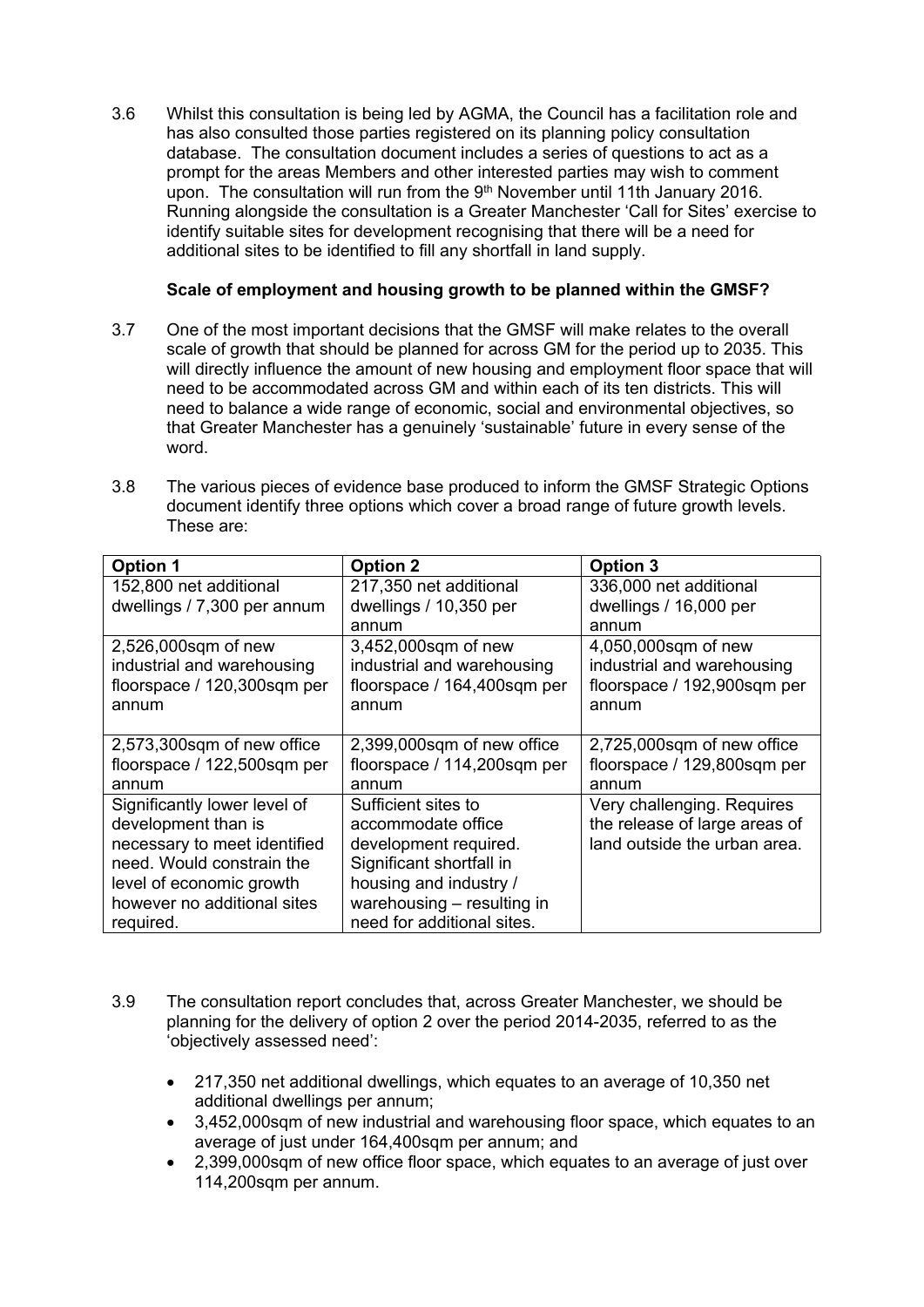### **Summary of Key Issues for the Borough**

- 3.10 The evidence prepared suggests levels of housing need across Greater Manchester will be significantly higher than the current housing requirements set out within the Districts existing local plans or strategies. It also suggests that there is a limited opportunity to redistribute housing needs across Districts, albeit any opportunity to redistribute jobs growth around GM with improved orbital accessibility will have housing implications. In the case of Rochdale, our evidence of housing need was updated in 2014 in support of our Core Strategy. This suggested a Boroughwide need for an uplifted figure of 460 new homes per annum. This annual target was presented to the Planning Inspector through a Public Examination earlier this year. The Council awaits the Inspector's conclusions on this issue.
- 3.11 The Core Strategy seeks to manage the supply of land for housing and employment over a period until 2028. Given the GMSF will seek to manage land over a longer period, it is inevitable the GMSF will require the identification of additional land to that which already forms part of the borough's housing and employment land supply.
- 3.12 The existing supply of, and potential opportunities for, additional, industry and warehousing land are presently skewed towards the west / south-west of Greater Manchester resulting in the danger of a continuing and uneven pattern of economic growth and highlighting the lack of opportunities in the north and east (including Rochdale).
- 3.13 The strategic approach therefore highlights the need to build on the potential opportunities afforded by devolution and initiatives such as the Northern Powerhouse to enhance the economic role of Greater Manchester (including Rochdale Borough). The consultation document suggests this will require major interventions to exploit this potential and transform the growth prospects of areas to the north and east of the Greater Manchester conurbation in terms of both employment and housing. The Borough is strategically well placed to exploit this opportunity for greater connectivity lying between the major cities of Manchester and Leeds.
- 3.14 Transport infrastructure will be a high priority both in terms of improvements to the strategic road and rail networks and orbital connectivity to ensure the Borough's residents have access to the key areas of economic growth. Opportunities to improve public transport and accessibility to major employment areas across GM should be exploited.
- 3.15 The consultation document states that Greater Manchester recognises the importance of Green Belt and usable green space in creating neighbourhoods where people want to live and the strategic approach set out within the GMSF prioritises the reuse and redevelopment of existing buildings and brownfield land. However, to develop a full view of current and future land use within Greater Manchester, AGMA will be carrying out an assessment of all types of land. This includes an assessment of current Green Belt land. The assessment will look at land currently designated as Green Belt across all Districts to see how well it performs against the Green Belt purposes. It will also look at areas of land not currently designated as Green Belt to assess whether they should be having regard to those purposes. It will be just one part of a wide range of evidence which will be used to develop options for the draft Greater Manchester Spatial Framework which will be published for consultation in late 2016.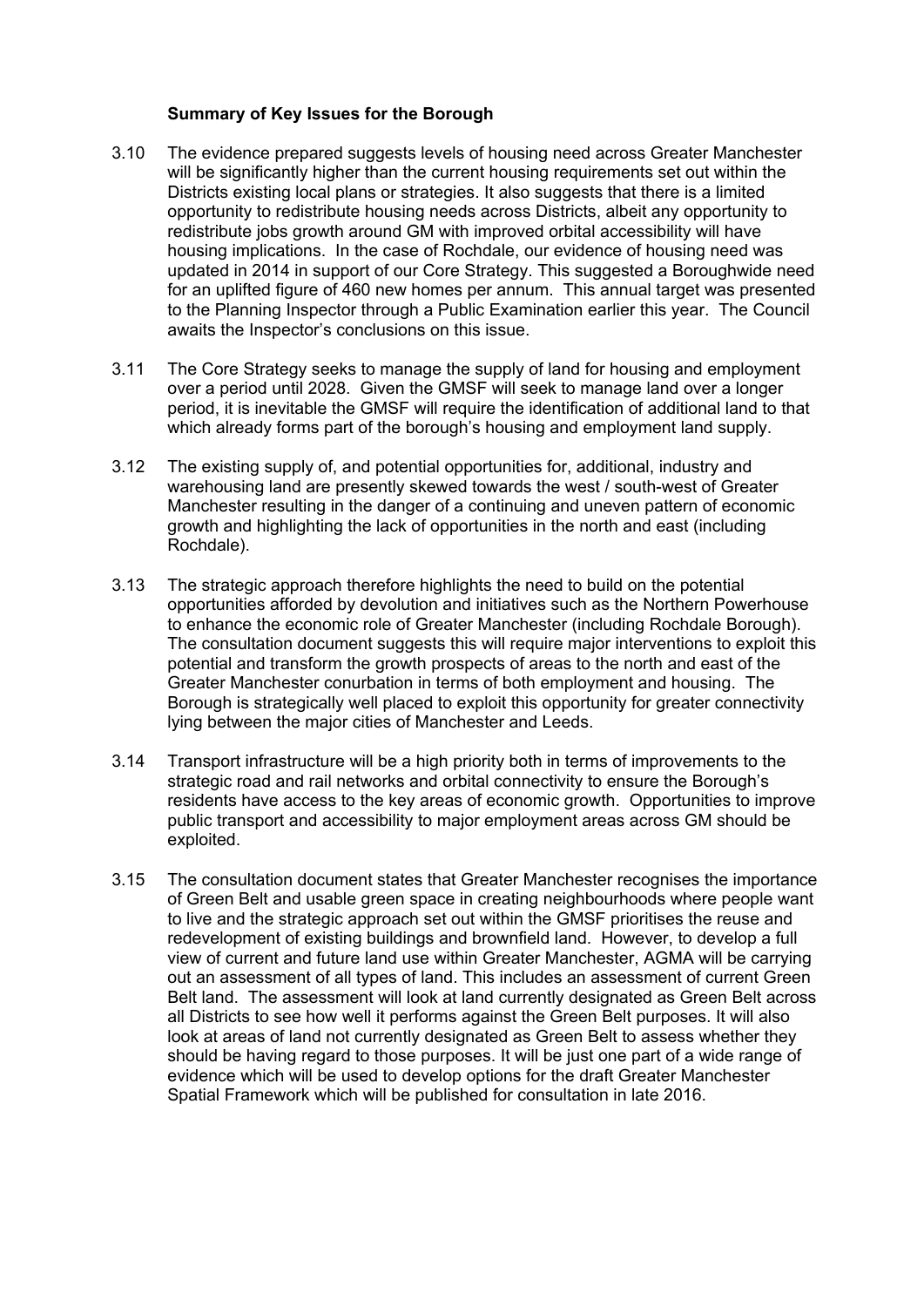# **Timetable for the preparation of the GM Spatial Framework**

- 3.16 The current timetable is as follows:
	- Vision and draft strategic options consultation in November 2015 January 2016
	- Draft GMSF issued for consultation autumn 2016
	- Publication of the GMSF for submission to Secretary of State in summer 2017
	- Final adoption of GMSF following an examination in public late 2018

### **Relationship between the GM Spatial Framework and Core Strategy**

- 3.17 The Council is awaiting the Inspector's report into the Core Strategy which will, along with a subsequent Allocations Plan, replace the existing Unitary Development Plan. It is hoped that, subject to any modifications which may be required by the Inspector, the Core Strategy can be reported to Full Council for adoption in early 2016. This would then become the adopted planning framework for Rochdale Borough during the preparation of the GMSF. However, dependent upon the levels of growth proposed within the GMSF, there may be a resultant need for the Council to review the Core Strategy policies to take account of any suggested housing and economic growth requirement for the borough.
- 3.18 The GMSF may identify broad locations or *'strategic GM sites'* where growth at significant scale could be accommodated. However, the precise boundaries of any allocations would need to be agreed at a local level. Any necessary review of the Core Strategy (including the preparation of a Site Allocations document setting out how and where the policies within the Core Strategy would be met) could, in the case of Rochdale, run alongside the preparation of the GMSF. This would allow for the adoption of the GMSF and an allocations plan concurrently.

Once we have the clarity on the Core Strategy a revised timetable for the preparation of an Allocations Plan will be presented.

### **Public and Stakeholder Consultation**

3.19 Consultation will take place from 9th November through to 11th January 2016.

To find out more:

- Visit [www.greatermanchester-ca.gov.uk/GMSF.](http://www.greatermanchester-ca.gov.uk/GMSF) This includes more background information on the GMSF as well as guidance on how to submit comments or suggest sites;
- email GMSF@agma.gov.uk; or
- contact officers within the Council's Planning service

### **4 Financial Implications**

4.1 There are no specific financial implications arising from this report.

## **5 Legal Implications**

5.1 There are no specific legal implications arising from this report. The consultation on